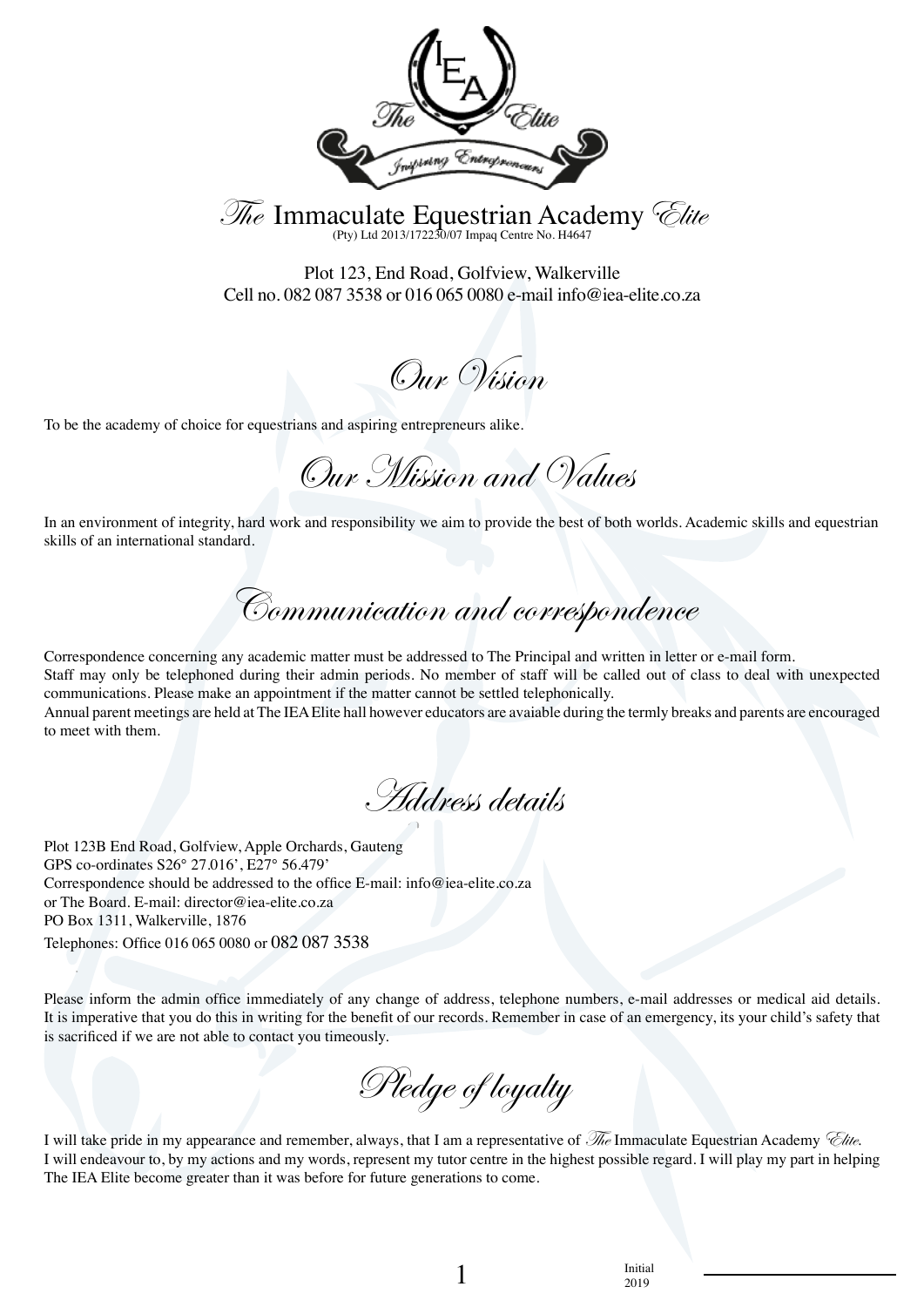Lost property

The IEA Elite will not be held responsible for any valuables lost, damaged or stolen on our premises or during excursions. Parents are advised to discourage learners from bringing valuable items to The IEA Elite. All personal belongings must be individually and clearly marked.

Cell phone policy: Although learners will be allowed to have cell phones they need to be switched off and stored away in their locker during classes.

We have a zero tolerance policy towards cell phones being used during class or at inappropriate times. learners disregarding these rules will have their cell phone confiscated in its entirety (i.e. including SIM card, battery etc.) and locked in the admin office safe. The learner will receive demerits and the phone will have to be collected by an adult from the office after two full weeks.

Each time the infringement occurs the period of confiscation will increase as well as the demerits. After the fourth infringement the learner will be banned from carrying their cell phone altogether.

Time table

Learners collected late will be charged an additional R100.00 per half hour.

It is imperative that learners arrive on time. Consistent late coming, will result in demerits being issued.

If you need to collect or drop off your child at any other times, this will need to be arranged with the admin office in advance. Visitors: No visitors will be permitted to visit learners during tuition times without prior arrangements being made with the admin office. The right of admission to  $\mathcal{H}_e$  Immaculate Equestrian Academy  $\mathcal{L}_{\text{line}}$  is strictly reserved.

Tuck shop

Our full day tuition fees include a light lunch therefore only snacks will be available from the tuck shop. Learners may hold a tuck shop account, monies must be paid in advance each month. Boarders receive 3 meals a day included in tuition fees.

Hours: 10am to 10:20 & 3pm to 3:20pm Monday to Friday .

Excursions and day trips

Outings are organised on a regular basis throughout the course of the year, both academic and recreational. These outings are not compulsory, although the attendance of learners is highly recommended.

The cost is NOT included in tuition fees and will need to be paid separately in advance. **(See attached price list for monthly tuition fees, deposits and additional costs).**

Transport can be arranged to and from the airport with our reputable shuttle service, but please liaise with the office in this regard, well ahead of time. Payment is directly to the shuttle service. The cost is NOT included in tuition fees and will need to be paid separately in advance.

Daily transport offered from surrounding areas at a nominal fee, please liaise with the office in this regard.

Sanesa, Eqasa & Pony Club

SANESA is a vibrant and dynamic organization, acknowledged by the South African Equestrian Federation (SAEF) and SASCOC, and has dedicated itself to promoting all forms of Equestrian sport within the South Africa's schools' community. These competition fees are at an additional charge.

At The IEA Elite we aim to produce well equipped personnel who will have the knowledge, confidence and practical experience to be able to work successfully in any sphere of the ever growing equine industry in South Africa. EQASA (Equestrian Qualifications Authority of Southern Africa) has identified 22 career paths (riding & non-riding) in the industry. We provide equestrian training in line with EQASA syllabus and requirements of the EQASA certificate examinations. These examination fees are at an additional charge.

The Pony Club is an international youth organisation which helps to develop equestrian sport by encouraging young people to have fun whilst learning to ride, and to take good care of ponies or horses. This club carries an annual membership fee.

 $\sum_{\substack{2019}}$ 

2019